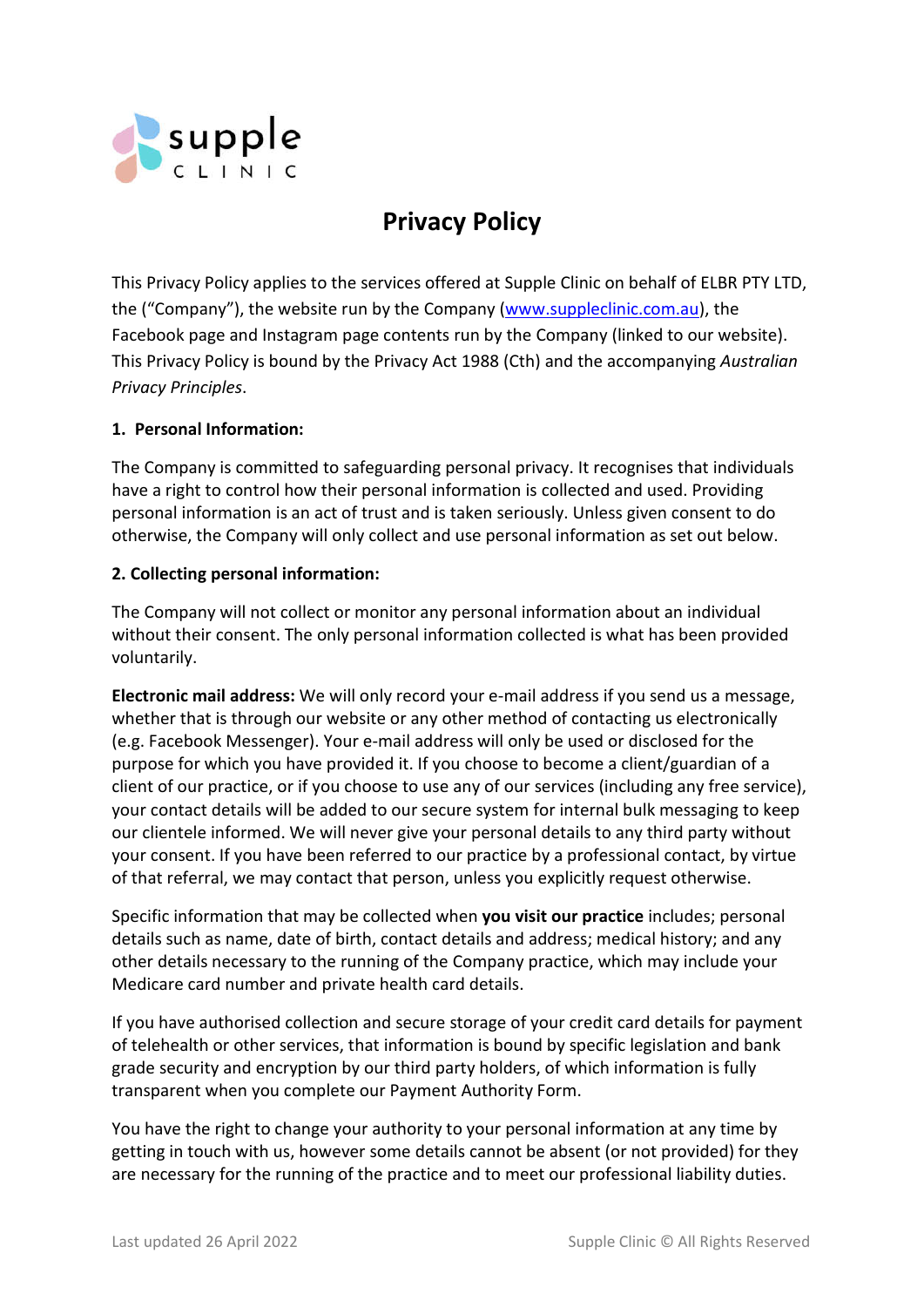These details include:

- Legal name
- Legal date of birth
- Legal address
- Legal guardian/parent details of children and dependents (of all ages)
- Contact details of individual/group/trustee/organisation responsible for payments

#### **3. Use of tracking technologies:**

The Company uses tracking technologies such as cookies or web beacons to improve the website. Cookies are pieces of information that a website transfers to a computer's hard disk for record keeping purposes. Most web browsers are set to accept tracking technologies such as cookies or web beacons. These tracking technologies do not themselves personally identify users, although they do identify some statistical data.

When you visit our website www.suppleclinic.com.au, Facebook page or Instagram page, our website server and the server for Facebook and Instagram, makes a record of your visit and logs the following information for statistical purposes or systems administration purposes:

- your server address
- your top level domain name (for example .com, .gov, .au, .uk etc)
- the date and time of your visit to the site
- the pages you accessed and documents downloaded
- the previous site you have visited
- $\bullet$  the type of browser you are using.

No attempt will be made to identify users or their browsing activities, except in the unlikely event of an investigation where a law enforcement agency may exercise a warrant to inspect the logs.

You should note that there are inherent risks associated with using the Internet as a transmission medium in that when you send information over the Internet it might be possible for other people to see what you are sending. If this is of concern to you, then you should use other methods of communication.

#### **4. Using and disclosing your personal information**:

Personal information will be used for the following primary purpose:

- To provide quality service to our clients

- To fulfil obligations under any contract between the individual/individual's representative and the Company, for example, your appointment and the accompanying payment

- To render services related to the Company's business such as making claims to Medicare or insurance companies (e.g. Allianz for a motor vehicle claim)

For the purpose described above, information may be shared with Company's group companies either in Australia or overseas. Also, in order to operate the website or deliver a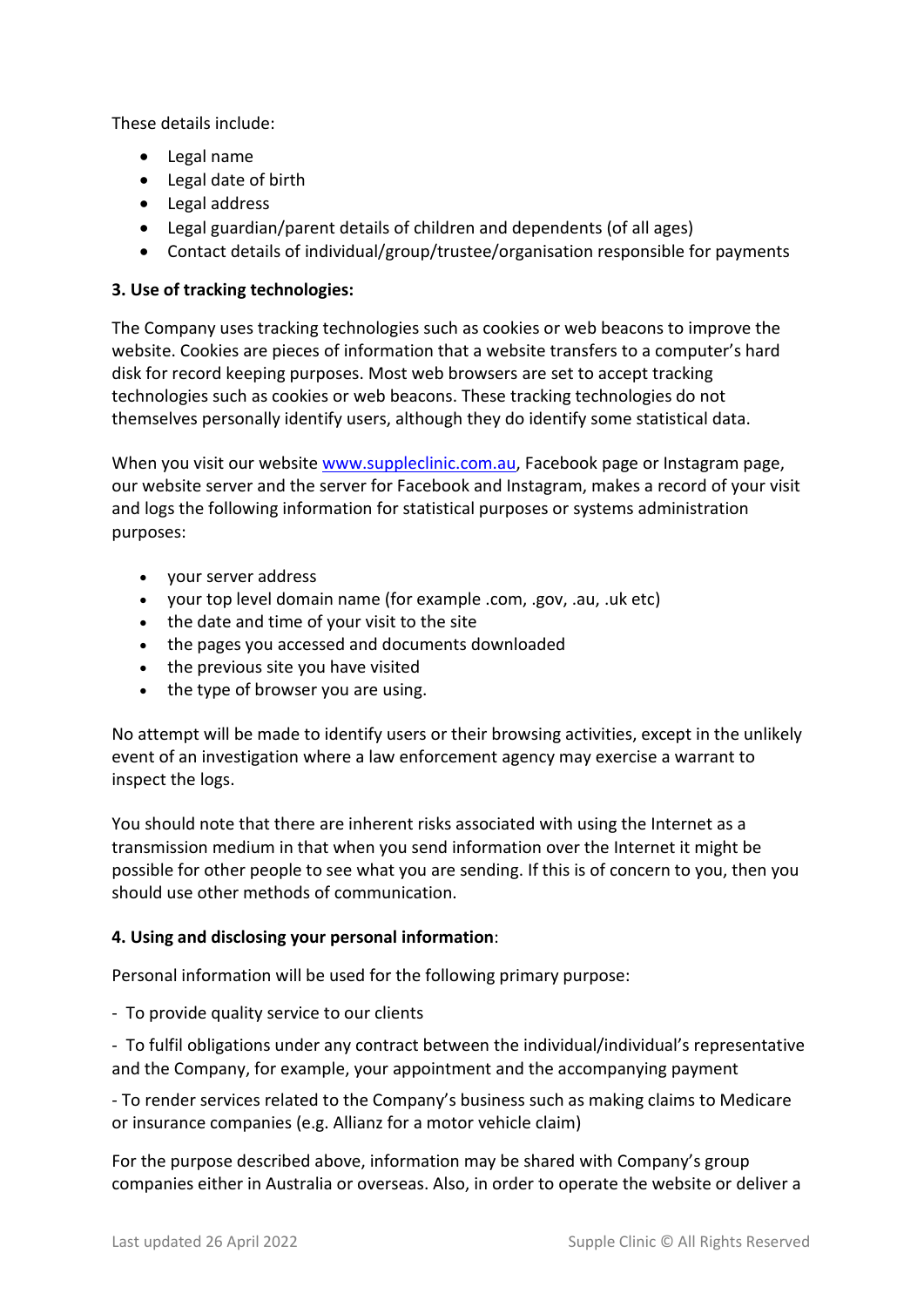service, personal information may also be shared with a service provider, a non-company group company. In these situations, only the necessary information will be disclosed.

## **5. Contact by the Company:**

The Company may contact individuals using the information which was provided by them in order

to:

- Provide information that may be of interest about special offers, important changes at our clinic, and other matters that may be of interest
- Provide additional information or resources in relation to your appointments
- To send newsletters, outstanding notices and reminders

## **6. Individual's right to access:**

Individuals have the right to review the information that may be recorded on the Company's database. Information may be accessed by making a request to the Company through the contact details provided at the end of this document. You may be required to make the request in writing. The Company reserves the right to charge a reasonable fee for locating and providing the requested information.

## **7. Storing personal information**

The Company strives to ensure all personal information is secure at all times. In particular all bank card/credit card information is protected by 256-bit bank grade security and encryption. All other personal information is stored safely, whether in hard copy or electronically.

Whilst the security of your personal information is a high priority to us, it is important to remember that no method of electronic storage in particular is completely secure.

## **8. The Company and links to other websites:**

The Company provides links to websites outside of the Company site. These linked sites are not under the control of Company, and the Company is not responsible for the conduct of companies linked to the Company website, or for the performance or otherwise of any content and/or software contained in such external websites.

## **9. Changes to the Privacy Policy**

The Company reserves the right to change this Privacy Policy at any time.

## **10. Problems or queries:**

Queries relating to the Privacy Policy, or any problems or complaints may be directed to the Company Office through the contact details provided at the end of this document.

## **11. Right to Disability Advocacy Service**

For your information, the Australian and State Governments fund independent advocacy services to help people with a disability. Government funded independent advocates can be found at: http://disabilityadvocacyfinder.dss.gov.au